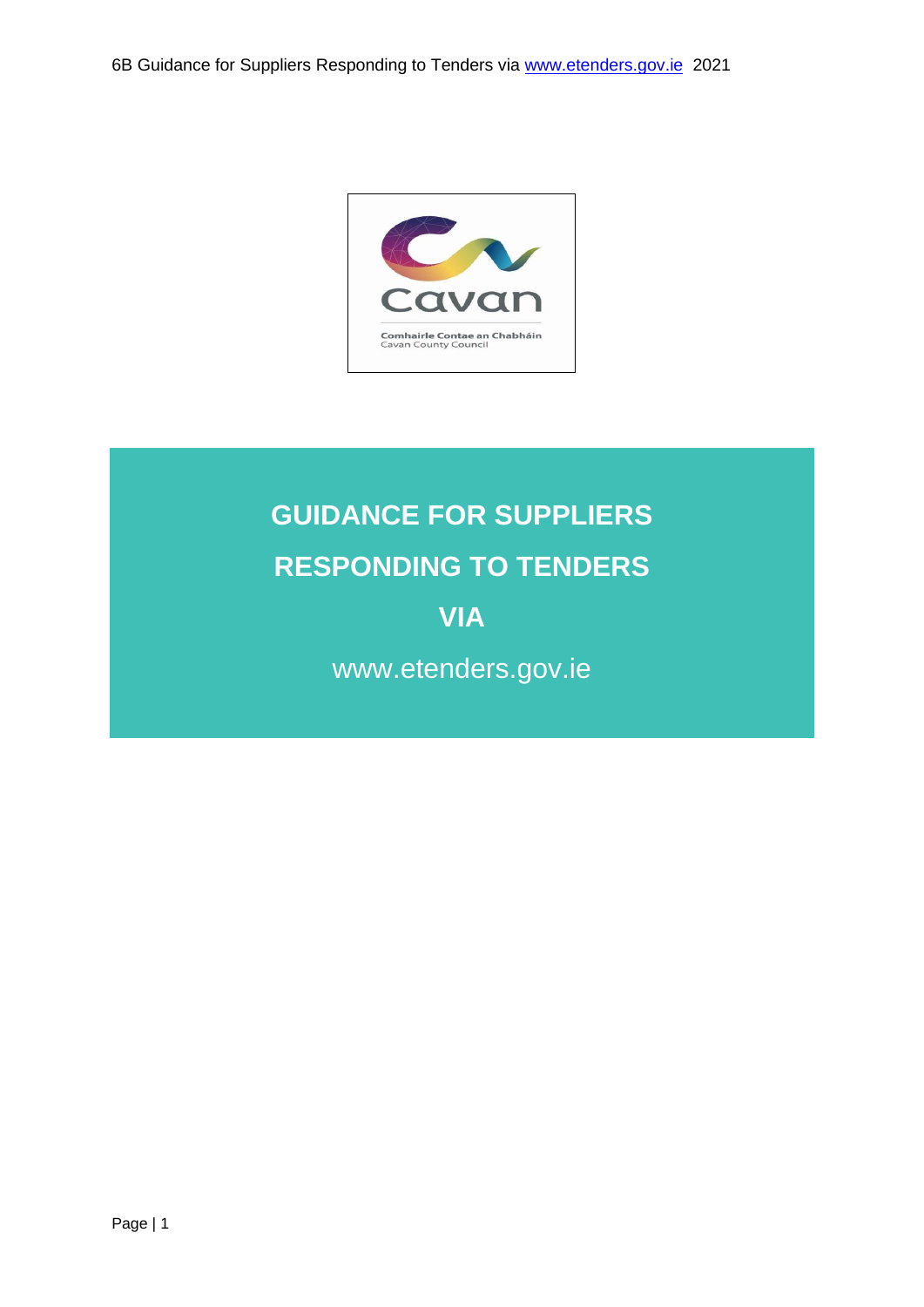# **Contents**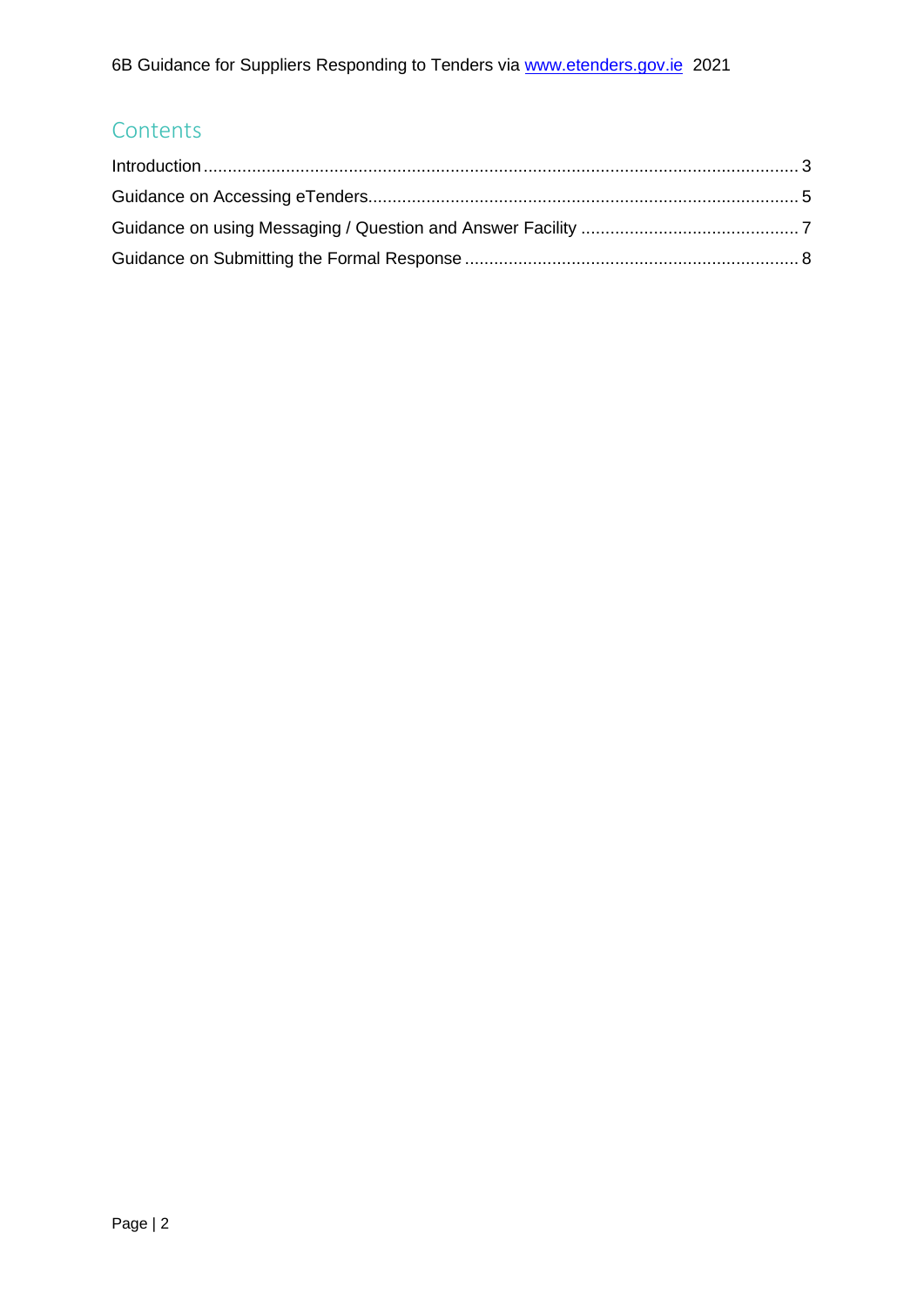#### <span id="page-2-0"></span>**Introduction**

Public Bodies, known as Contracting Authorities, operating in Ireland are subject to national and EU rules on the award of contracts for supplies, works and services.

They are obliged to publicly tender all requirements on the Irish Government website [www.etenders.gov.ie](http://www.etenders.gov.ie/) over certain thresholds, in addition to advertising in the Official Journal of the European Union (OJEU) for larger value contracts.

The etenders website is the national system operated in Ireland. It is a fully electronic confidential tool supporting the advertising and tender transactions for all Irish Public Bodies as well as those in receipt of public funding.

There are essentially 7 categories of procurement methods:

- (i) **Quotations** where the Contracting Authority has discretion over who to invite to submit a quotation – these may be issued by email or via the Quick Quotes tool on eTenders.
- (ii) **National Tenders** where the Contracting Authority must advertise its requirements on the Irish Government website [www.etenders.gov.ie](http://www.etenders.gov.ie/) and comply with strict rules and protocols on tendering.
- (iii) **EU Tenders** where the Contracting Authority must advertise its requirements in the European Journal in addition to [www.etenders.gov.ie.](http://www.etenders.gov.ie/) The notice will also appear on the OJEU making it accessible to all EU Member States in addition to other countries signatory to various EU trade deals such as the European Economic Area and the Government Procurement Agreement of the World Trade Organisation. The official OJEU website is [www.ted.europa.eu.](http://www.ted.europa.eu/) The rules of EU tendering are defined by EU legislation, namely Directive 2014/24/EU as transposed into Irish law by Statutory Instrument 284 of 2016.

In addition to the 3 methods outlined above, Contracting Authorities may also

- (iv) Award contracts via **mini competitions** under Framework Agreements established by Central Purchasing Bodies such as the Office of Government Procurement or collaborative groups of organisations such as a number of Local Authorities operating together.
- (v) They may also use **framework agreements** set up by their own organisations.
- In the case of mini competitions, these are not publicly visible, however the establishing framework would have been advertised on [www.etenders.gov.ie](http://www.etenders.gov.ie/) / OJEU.
- (vi) The final method may involve the establishment of **Dynamic Purchasing Systems** (DPS) – these are lists of qualified economic operators. They are constantly open for access for economic operators to apply. The establishment is subject to public advertising; however, the contracts being awarded under the DPSs are not, and operate similar to a mini competition, whereby all members of the DPS are invited to tender.
- (vii) Establish **Panels** these are lists of qualified economic operators similar to a DPS. They are constantly open for access for economic operators to apply. The establishment is subject to public advertising; however, the contracts being awarded under the Panels are not. A panel is an open list with no limit to numbers who qualify, but the contracting authority may shortlist and invite a limited number to tender depending on the contract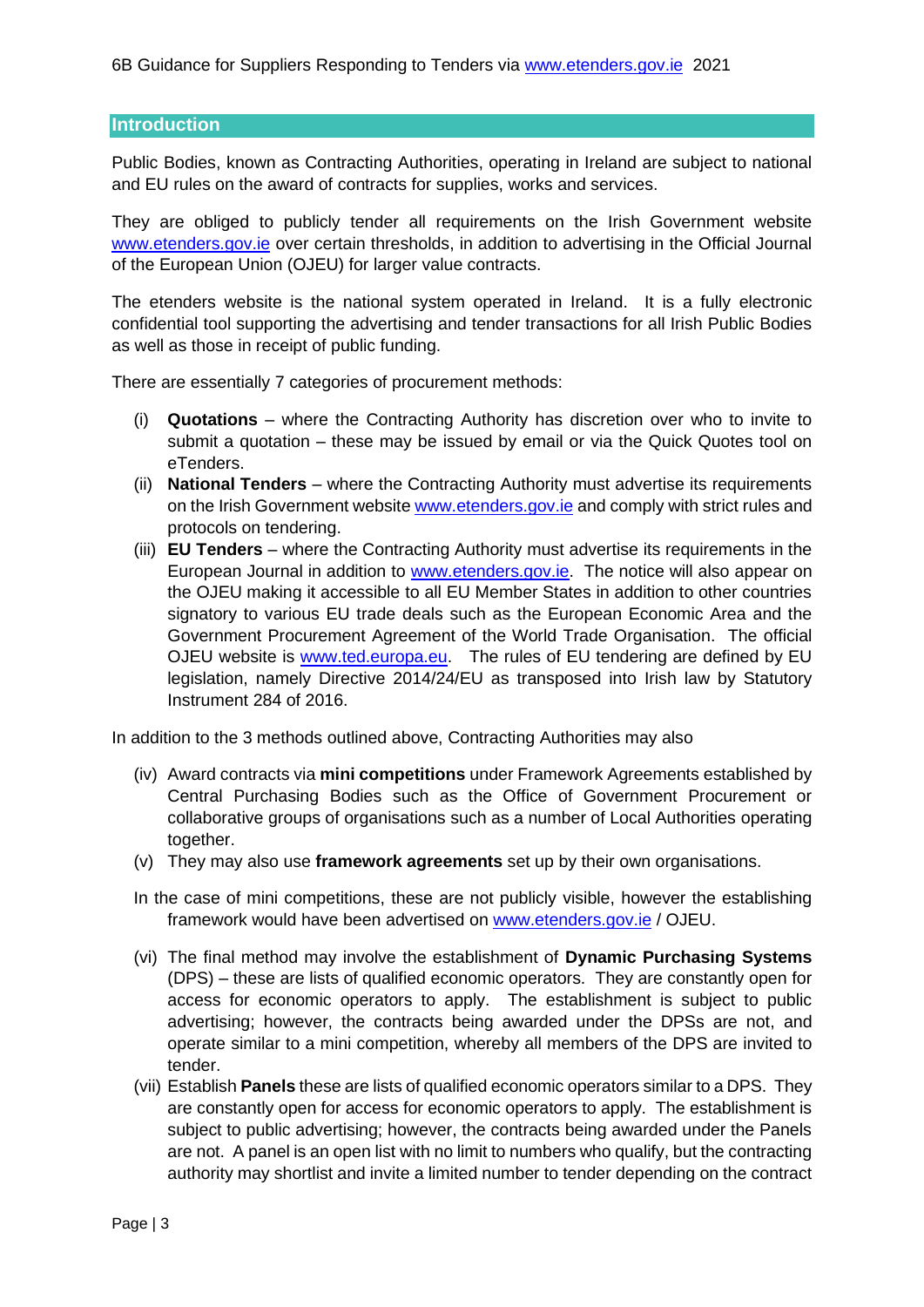value – the tender list would be identified using one or more of the following methods – rotation, random selection or application of specific criteria based on information already provided. These can only be set up for national value spend but could be used at OJEU level for Title III services only, due to the application of the Light Touch Regime.

In all of the above cases eTenders plays a major role, so it is important to ensure you register appropriately on the eTenders website.

| Mechanism                                                                                        | <b>Supplies</b>                       |                | <b>Services</b>                                                                                         | <b>Works</b>                                |
|--------------------------------------------------------------------------------------------------|---------------------------------------|----------------|---------------------------------------------------------------------------------------------------------|---------------------------------------------|
| Quotations                                                                                       | <b>Less</b><br>€25,000<br>VAT)        | than<br>(excl. | Less than $\epsilon$ 25,000 (excl. VAT)<br>Less than $€50,000$ (excl. VAT)<br>for Work Related Services | Less than $€50,000$<br>(excl. VAT)          |
| <b>National</b><br><b>Tenders</b><br><b>Central Government</b>                                   | <b>Between</b><br>€25,000<br>€140,000 | and            | €25,000<br><b>Between</b><br>and<br>€140,000                                                            | €50,000<br><b>Between</b><br>and €5,382,000 |
| <b>National</b><br><b>Tenders</b><br><b>Local Authorities / Bodies</b><br>Governed by Public Law | <b>Between</b><br>€25,000<br>€215,000 | and            | €25,000<br><b>Between</b><br>and<br>€215,000<br>Between €50,000 & €215,000<br>for Work related Services | €50,000<br><b>Between</b><br>and €5,382,000 |
| EU Tenders $-$<br>Central<br>Government                                                          | Greater<br>€140,000                   | than           | Greater than €140,000                                                                                   | than<br>Greater<br>€5,382,000               |
| EU<br><b>Tenders</b><br>Local<br><b>Authorities</b><br><b>Bodies</b><br>Governed by Public Law   | Greater<br>€215,000                   | than           | Greater than $€215,000$                                                                                 | than<br>Greater<br>€5,382,000               |
| <b>EU Tenders</b><br><b>TITLE III Services*</b>                                                  | n/a                                   |                | Greater than €750,000                                                                                   | n/a                                         |
| <b>EU</b><br><b>Tenders</b><br>Concessions**                                                     | n/a                                   |                | Greater than $€5,382,000$                                                                               | Greater<br>than<br>€5,382,000               |

The thresholds and obligations can be summarized as follows:

\*Title III Services as defined in the Directives include training and education, social and related services, catering and hotel services, security services, etc.

\*\*Concession Contracts are contracts based upon two fundamental aspects – remuneration and risk. The remuneration is paid for by those using the service / work and the risk (being a significant element of the risk involved) must be taken by the concessionaire. A typical service concession is a bank ATM machine or a coffee shop at a public building/facility. A typical works concession is a toll road.

This Guidance Document aims to explain the process involved for economic operators responding to quotations, tenders or mini-competitions via the [www.etenders.gov.ie](http://www.etenders.gov.ie/) website.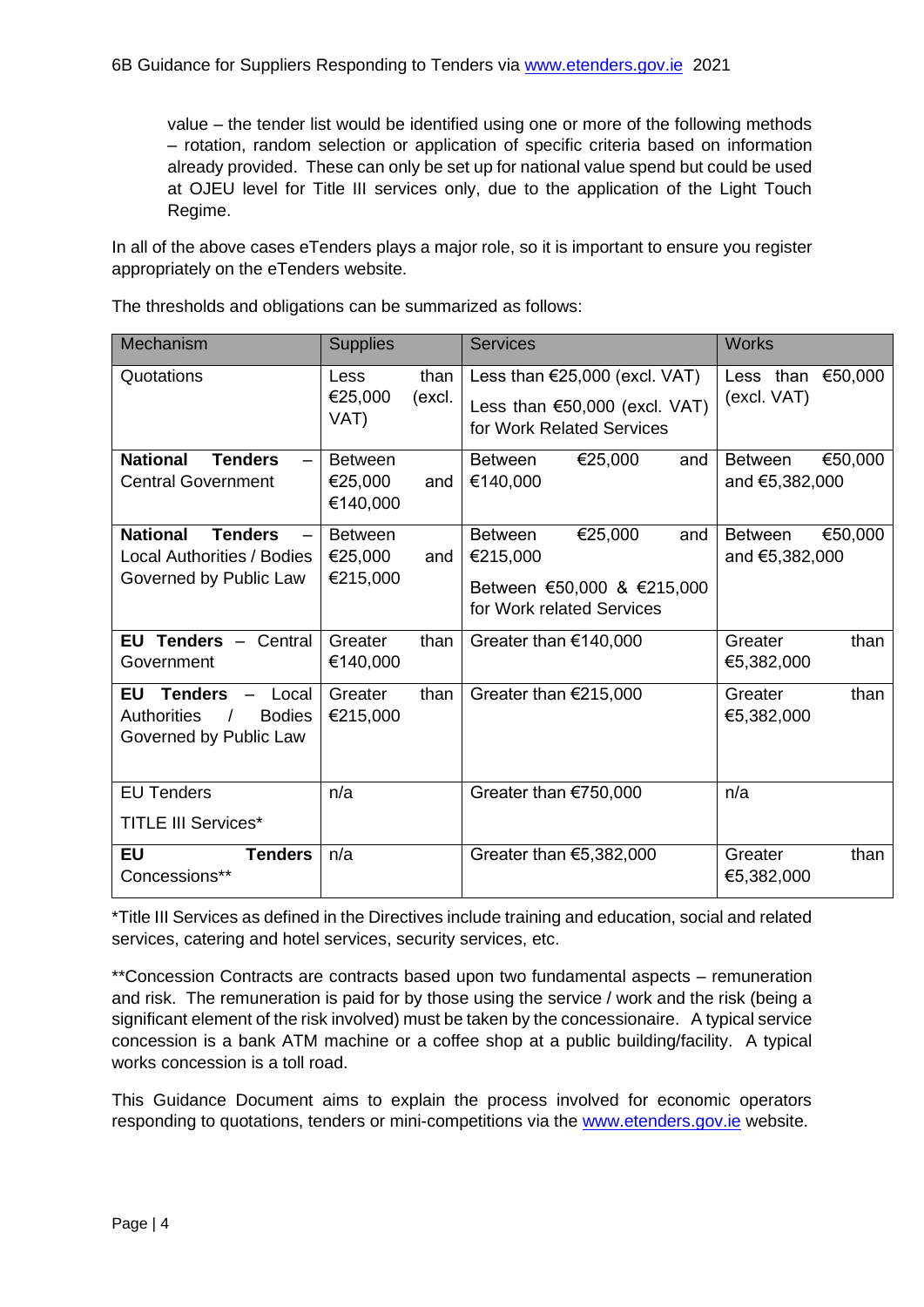### <span id="page-4-0"></span>**Guidance on Accessing eTenders**

Log on to [www.etenders.gov.ie](http://www.etenders.gov.ie/)

| <b>STEP</b>                                                        | <b>ACTION</b>                                                                                                                                                                                                                                                                     |                                                                                                                                                                                                                                                                                                                                     |  |  |  |
|--------------------------------------------------------------------|-----------------------------------------------------------------------------------------------------------------------------------------------------------------------------------------------------------------------------------------------------------------------------------|-------------------------------------------------------------------------------------------------------------------------------------------------------------------------------------------------------------------------------------------------------------------------------------------------------------------------------------|--|--|--|
|                                                                    |                                                                                                                                                                                                                                                                                   | TO GET THE DOCUMENTS FROM WWW.ETENDERS.GOV.IE                                                                                                                                                                                                                                                                                       |  |  |  |
| Step 1                                                             | locate the competition under System ID number if known, or via email link from<br>etenders or by searching by the Contracting Authority                                                                                                                                           |                                                                                                                                                                                                                                                                                                                                     |  |  |  |
| 185973                                                             | $System \leftrightarrow Tender \leftrightarrow Tender name$<br>Publicati $\div$ Respons $\div$ Procedure $\div$<br><b>Authority</b><br><b>TD 105</b><br>Local Government Customer Satisfaction 2021-2023<br>08/03/2021<br>16/04/2021 1 1. Open Proc<br><b>Local Government Ma</b> |                                                                                                                                                                                                                                                                                                                                     |  |  |  |
|                                                                    | Oifig um Sholáthar Rialtais                                                                                                                                                                                                                                                       | This is accessed via the website Notice Search function<br><b>Office of Government Procurement</b>                                                                                                                                                                                                                                  |  |  |  |
| <b>HOME</b><br><b>ABOUT US</b>                                     |                                                                                                                                                                                                                                                                                   | Welcome to the eTenders procurement website                                                                                                                                                                                                                                                                                         |  |  |  |
| NOTICE SEARCH                                                      |                                                                                                                                                                                                                                                                                   | In response to Covid-19 the Office of Government Procurement developed guidance to assist<br>procurement practitioners in managing procurements where urgency was required at the                                                                                                                                                   |  |  |  |
| <b>CONTRACTS</b><br><b>SUPPLIER COMPANY</b><br><b>REGISTRATION</b> |                                                                                                                                                                                                                                                                                   | start of the pandemic. For further information please click here.<br>Works and Works-related Services – a separate 'Note on procurement and contractual matters<br>associated with the Covid-19 Response Measures' has been published on the Construction<br>Procurement Reform website. For further information please click here. |  |  |  |
| <b>LOGIN</b>                                                       |                                                                                                                                                                                                                                                                                   | The Office of Government Procurement.                                                                                                                                                                                                                                                                                               |  |  |  |
| <b>GUIDES/LEGISLATION</b>                                          |                                                                                                                                                                                                                                                                                   | eTenders is the Irish Government's electronic tendering platform administered by the Office of<br><b>Government Procurement.</b>                                                                                                                                                                                                    |  |  |  |
| <b>NEWS</b>                                                        | The platform is a central facility for all public sector contracting authorities to advertise procurement opportunities                                                                                                                                                           |                                                                                                                                                                                                                                                                                                                                     |  |  |  |
| <b>LINKS</b><br><b>CONTACT US</b>                                  |                                                                                                                                                                                                                                                                                   | and award notices. For procurement news and for guidance, legislation, and circulars under the National Public<br>Procurement Policy Framework, please visit OGD.GOV.1e                                                                                                                                                             |  |  |  |
| <b>SYSTEM HELP</b>                                                 |                                                                                                                                                                                                                                                                                   | Circular 20/2019: Promoting the use of Environmental and Social Considerations in Public<br>Procurement                                                                                                                                                                                                                             |  |  |  |
| <b>Step 2</b>                                                      |                                                                                                                                                                                                                                                                                   | Click on the hyperlink under the Tender Name – in the blue text<br>Local Government Customer Satisfaction 2021-2023                                                                                                                                                                                                                 |  |  |  |
|                                                                    |                                                                                                                                                                                                                                                                                   |                                                                                                                                                                                                                                                                                                                                     |  |  |  |
| Step 3                                                             | Login                                                                                                                                                                                                                                                                             | Online registration<br><b>RFT</b> details                                                                                                                                                                                                                                                                                           |  |  |  |
|                                                                    | Check the                                                                                                                                                                                                                                                                         | Log in<br>button on the top left                                                                                                                                                                                                                                                                                                    |  |  |  |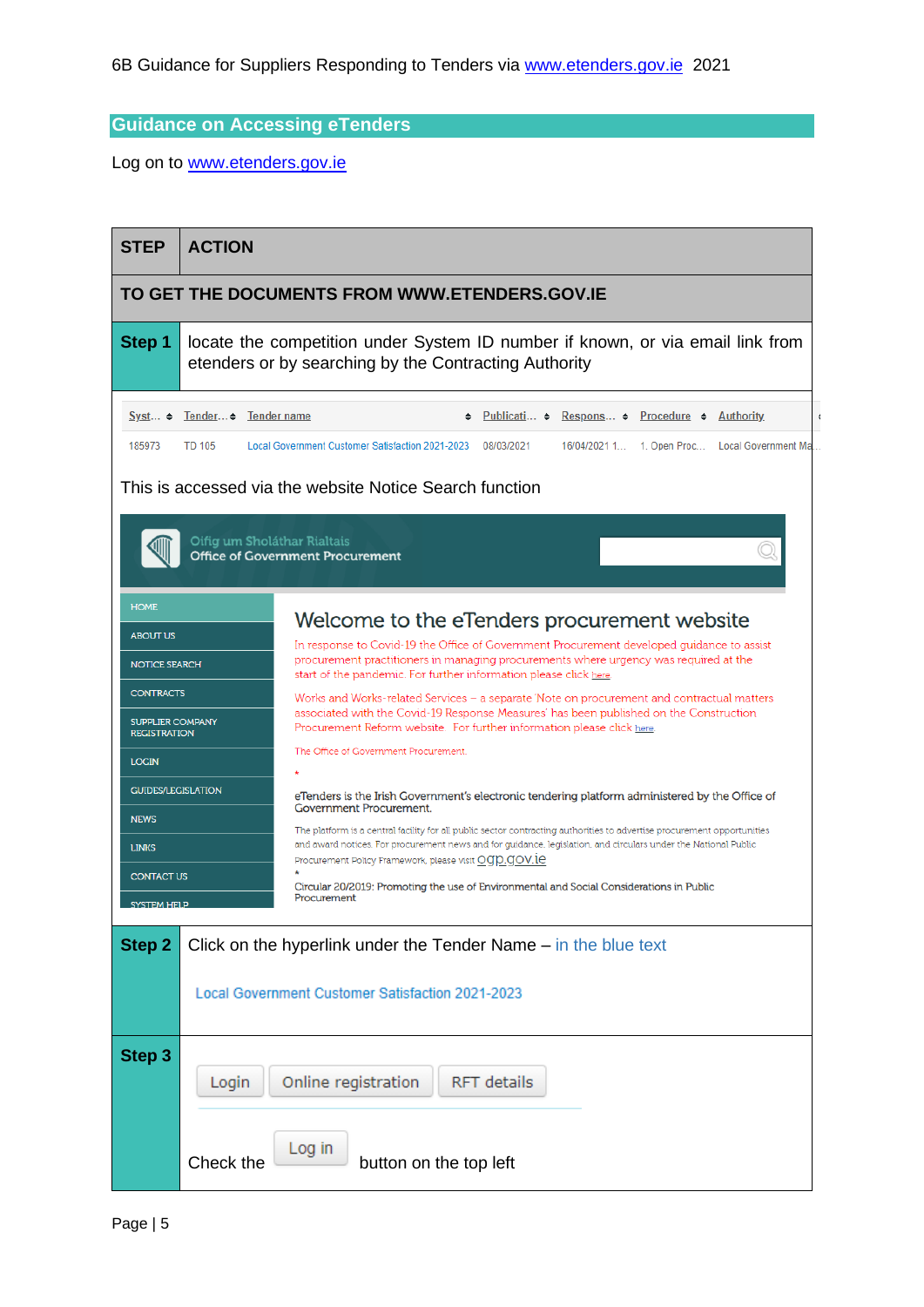| Step 4 | Enter the username and password                                                                                                                |
|--------|------------------------------------------------------------------------------------------------------------------------------------------------|
| Step 5 | Accept<br>Click the<br>button on the top left                                                                                                  |
| Step 6 | <b>Click on the Access Documents Section</b><br><b>Contracts</b><br><b>Messaging</b><br><b>Audit trail</b><br><b>My Response</b><br><b>RFT</b> |
|        | <b>III</b> View RFT $\geq$ View invitation letter $\Box$ Access documents $\triangle$ Assign user access                                       |
| Step 7 | Download all the documents – read carefully and ensure you comply with rules for<br>tender submissions.                                        |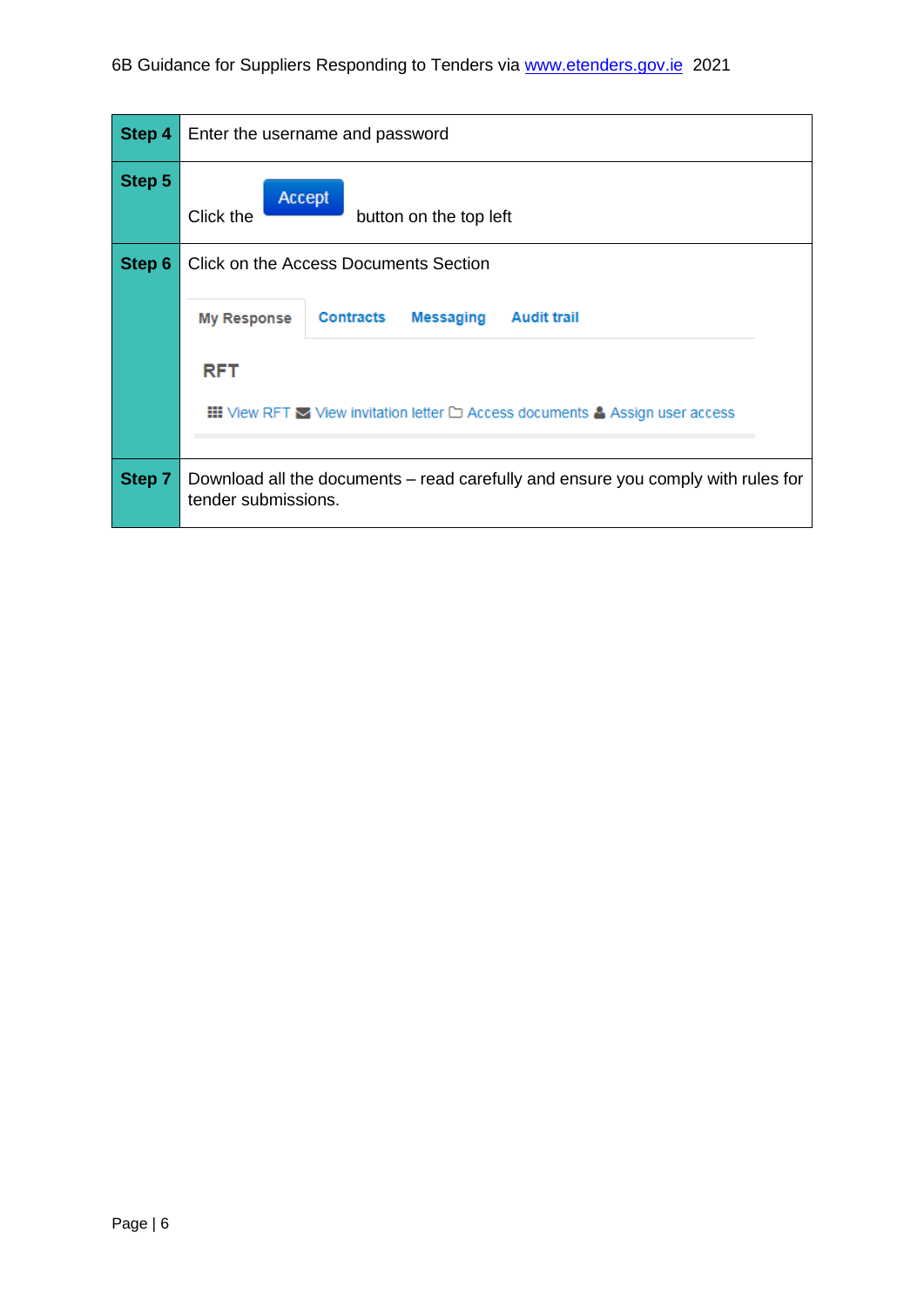#### <span id="page-6-0"></span>**Guidance on using Messaging / Question and Answer Facility**

**Note #1:** Please note that in public tenders, where questions are asked by tenderers, the

| <b>STEP</b>   | <b>ACTION</b>                                                                                                                                                                                                        |  |  |  |
|---------------|----------------------------------------------------------------------------------------------------------------------------------------------------------------------------------------------------------------------|--|--|--|
|               | TO ASK QUESTIONS ON WWW.ETENDERS.GOV.IE                                                                                                                                                                              |  |  |  |
| Step 1        | Click on the Messaging Tab                                                                                                                                                                                           |  |  |  |
|               | <b>Contracts</b><br><b>Messaging</b><br><b>Audit trail</b><br><b>My Response</b><br><b>RFT</b><br>$\mathbf{H}$ View RFT $\blacktriangleright$ View invitation letter $\square$ Access documents & Assign user access |  |  |  |
| <b>Step 2</b> | New message.<br>Click on the New Message button                                                                                                                                                                      |  |  |  |
| Step 3        | Complete the message including subject, content and press Send.                                                                                                                                                      |  |  |  |

answers, anonymised are issued to all interested parties.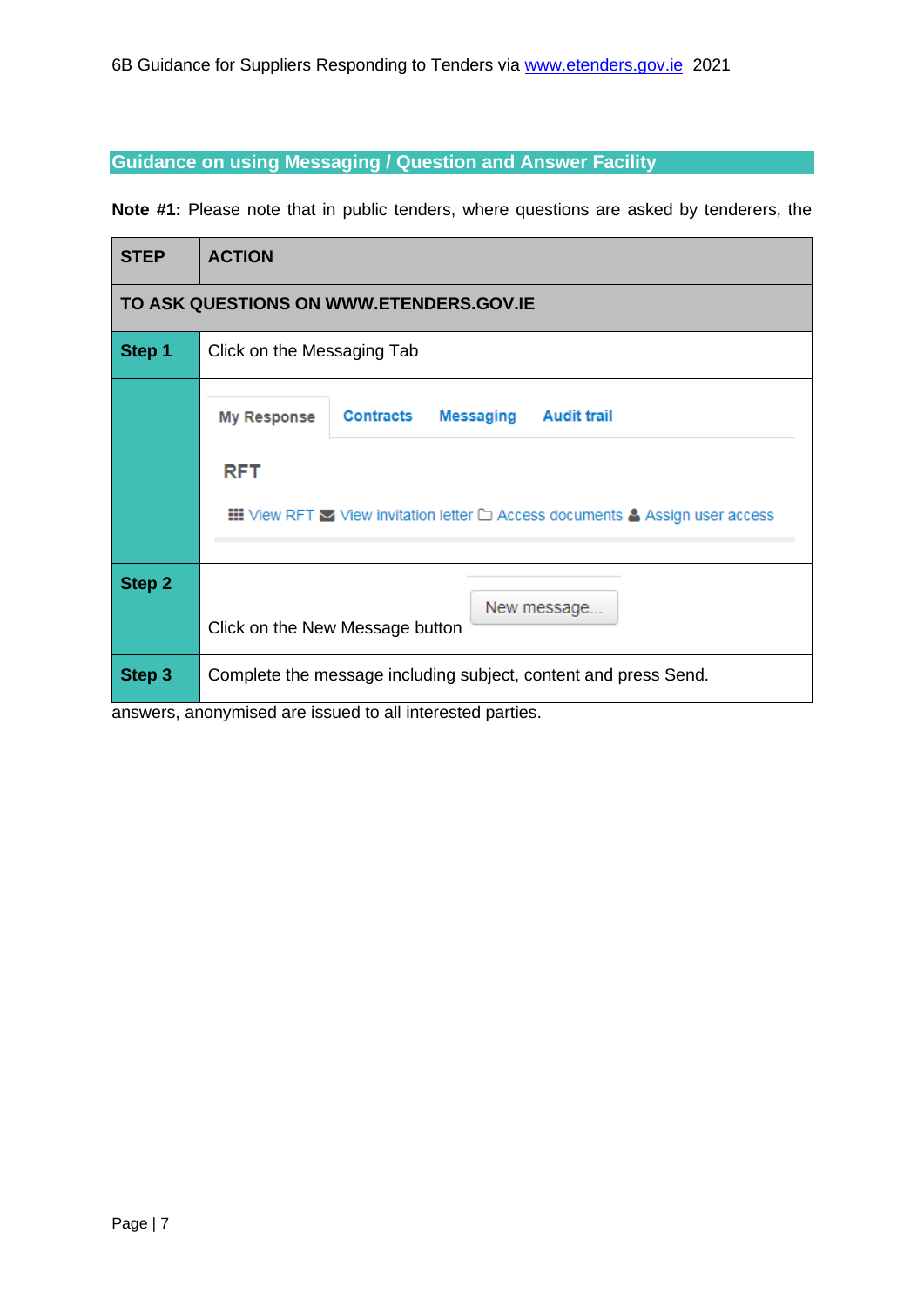## <span id="page-7-0"></span>**Guidance on Submitting the Formal Response**

| <b>STEP</b>   | <b>ACTION</b>                                                                                                                                                                                                                                                                                                                                                                                                                                                                                                                                                                                                                                                                                                                          |
|---------------|----------------------------------------------------------------------------------------------------------------------------------------------------------------------------------------------------------------------------------------------------------------------------------------------------------------------------------------------------------------------------------------------------------------------------------------------------------------------------------------------------------------------------------------------------------------------------------------------------------------------------------------------------------------------------------------------------------------------------------------|
|               | TO SUBMIT A TENDER RESPONSE ON WWW.ETENDERS.GOV.IE                                                                                                                                                                                                                                                                                                                                                                                                                                                                                                                                                                                                                                                                                     |
| Step 1        | <b>LOGIN</b>                                                                                                                                                                                                                                                                                                                                                                                                                                                                                                                                                                                                                                                                                                                           |
| <b>Step 2</b> | On the HOME screen under My Request for Tenders, click on the Tender<br>Competition using the blue hyperlinked text.                                                                                                                                                                                                                                                                                                                                                                                                                                                                                                                                                                                                                   |
| Step 3        | Step 3 Go to the My Response Section and respond to the sections as<br>follows:<br><b>My Response</b><br><b>Messaging</b><br><b>Audit trail</b><br>Contracts                                                                                                                                                                                                                                                                                                                                                                                                                                                                                                                                                                           |
|               | <b>RFT</b><br>III View RFT ≥ View invitation letter □ Access documents & Assign user access ● Internal notes                                                                                                                                                                                                                                                                                                                                                                                                                                                                                                                                                                                                                           |
| Step 4        | My Response<br>There may be a requirement to complete an ESPD (European Single<br>Procurement Document), if so, click on Manage ESPD Responses where you<br>can create the ESPD from scratch, or import from a previously completed<br>document in addition to exporting the one created for re-use again (remember<br>where you save it to!!). The ESPD relates the requirement to self-declare<br>certain financial, technical and exclusion related selection / suitability criteria.<br>While it can be self-declared, the evidence will be required prior to decision to<br>award / include on a tender list.<br>My response<br><b>ESPD</b><br>Manage ESPD Responses<br>Create ESPD response or select from ESPD response library |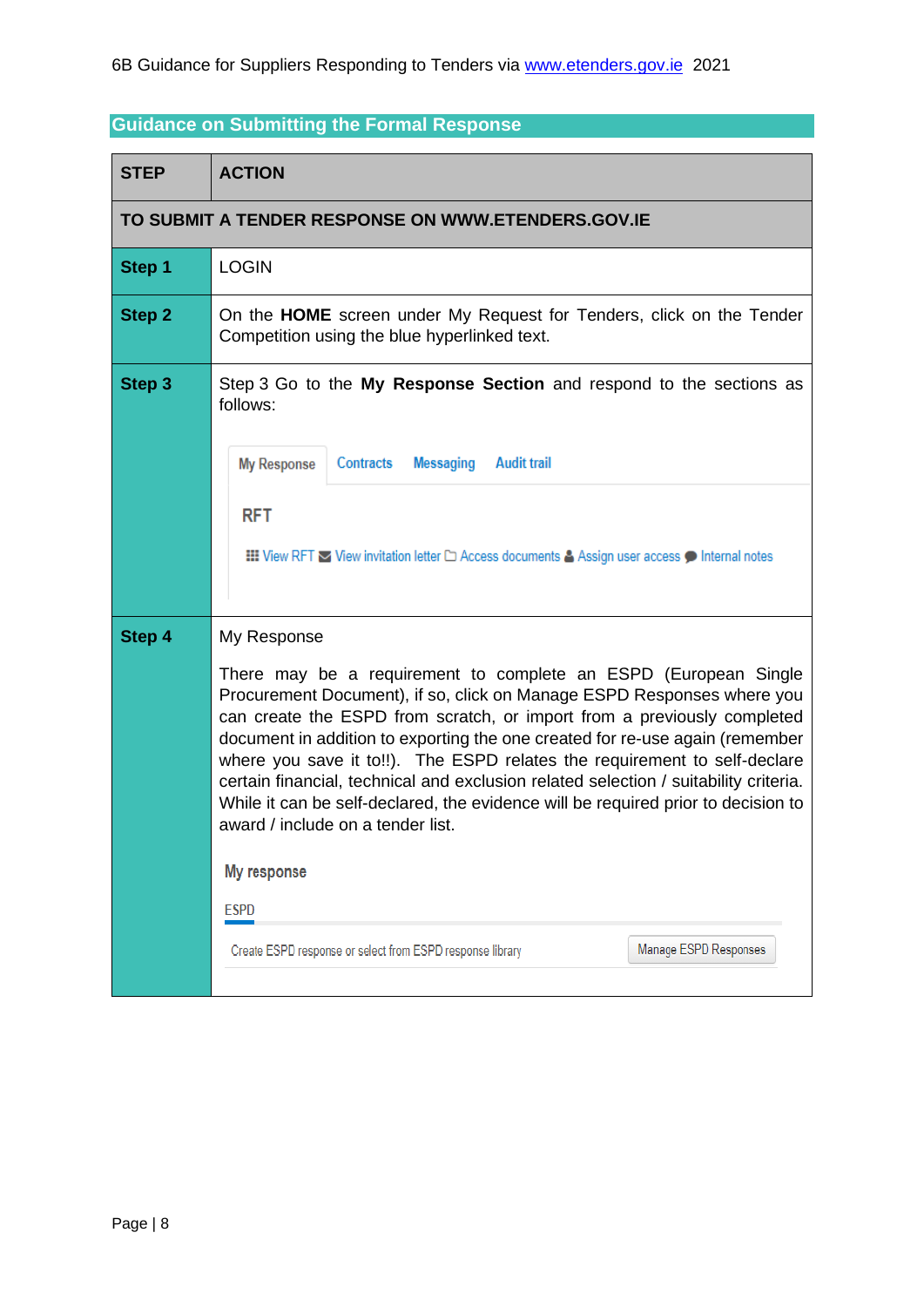|        | <b>ESPD Responses</b>                                                                                                                                      |
|--------|------------------------------------------------------------------------------------------------------------------------------------------------------------|
|        | <b>Export ESPD Request</b><br>Import ESPD Responses                                                                                                        |
|        | No documents uploaded                                                                                                                                      |
|        | Create<br>Done                                                                                                                                             |
|        |                                                                                                                                                            |
|        | If the RFT asks for Additional Response Documents -upload the response<br>documents ensuring they are properly named under the Attach Documents<br>button. |
|        | Attach documents                                                                                                                                           |
|        | Make sure the documents are:                                                                                                                               |
|        | Named with easily identifiable titles including organisation name;<br>$\bullet$<br>Indexed;<br>$\bullet$<br>Page numbered;                                 |
| Step 5 | The Percent Complete will turn green when documents are uploaded.                                                                                          |
|        | My response<br>Progress<br>E <sub>8PD</sub>                                                                                                                |
|        | E 8PD response uploaded<br>Manage ESPD Responses<br>Create ESPD response or select from ESPD response library<br>11-02-2021 12:38 (Irich time)             |
|        | Lot 1                                                                                                                                                      |
|        | Additional response documents<br>Percent complete<br>Attach documents<br>1 document(s) attached in this section                                            |
|        | Lot 2<br>Additional response documents                                                                                                                     |
|        | Percent complete<br>Attach documents<br>0 document(s) attached in this section<br>100%                                                                     |
|        | Lot 3<br>Additional response documents<br>Percent complete                                                                                                 |
|        | Attach documents<br>0 document(s) attached in this section<br>100%                                                                                         |
|        | Response not submitted<br>View/Print response form<br>Cancel expression of interest<br>Submit response                                                     |
|        | In the sample above, while it says 100% complete, it is still red. It will only go<br>green when you click SUBMIT.                                         |